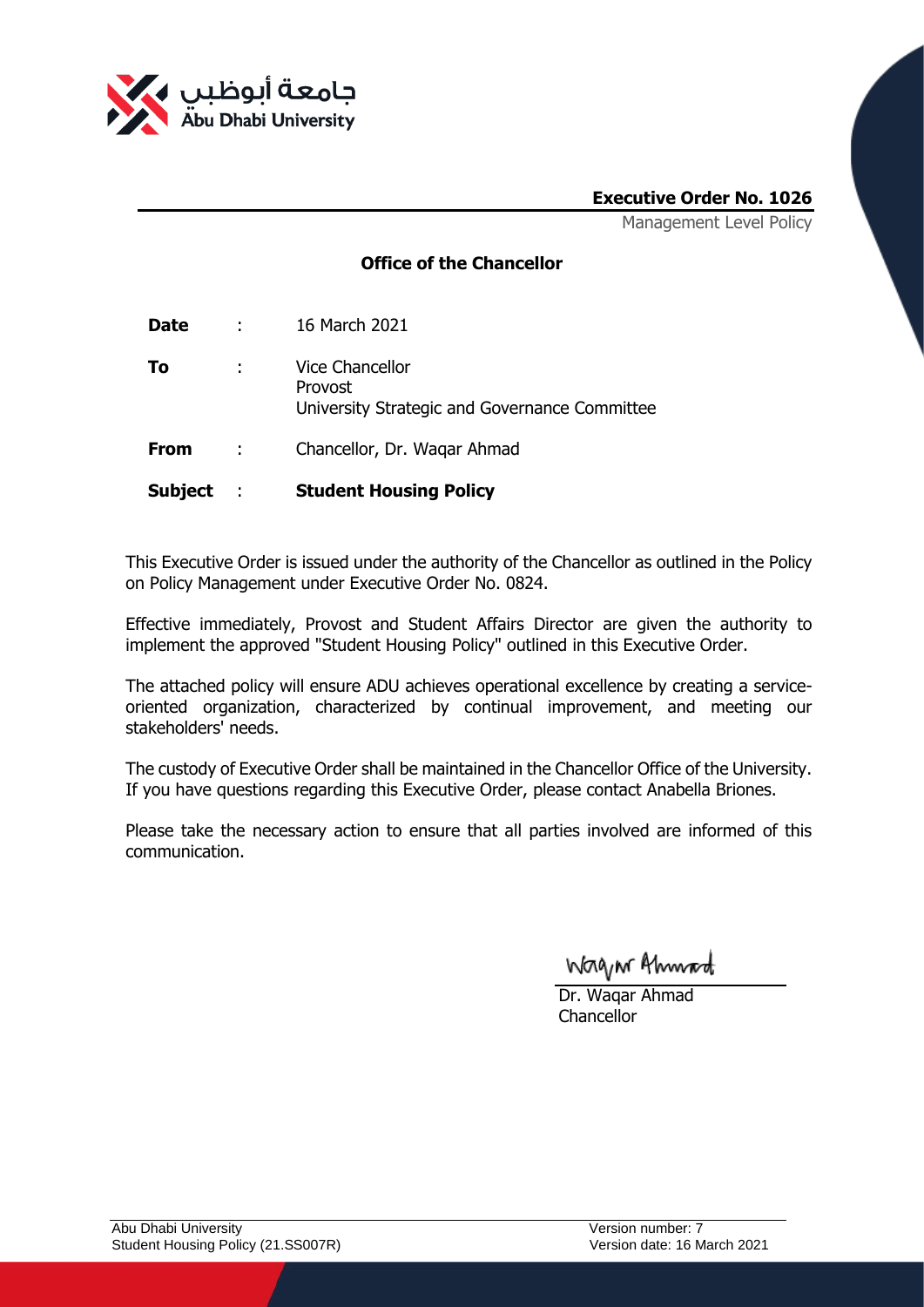

# **STUDENT HOUSING POLICY**

# **POLICY OVERVIEW**

The purpose of this policy is to define rules and regulations concerning students availing housing services of ADU.

| <b>Executive Order</b>       | 1026                   |
|------------------------------|------------------------|
| Supersedes                   | 837                    |
| <b>Version Number:</b>       | 07                     |
| Date Approved:               | 11 March 2021          |
| <b>Effective Date:</b>       | 16 March 2021          |
| Policy Owner:                | <b>Student Affairs</b> |
| <b>Viewing Access Level:</b> | <b>Public</b>          |
| <b>Next Review Date:</b>     | <b>Fall 2023</b>       |

## **Change History**

| <b>Version</b><br><b>Number</b> | <b>Change Description</b>                                                                                                                                                                                                                                                                                                                                                                                                         | <b>Date</b>     | <b>Changed</b><br><b>By</b>                         |
|---------------------------------|-----------------------------------------------------------------------------------------------------------------------------------------------------------------------------------------------------------------------------------------------------------------------------------------------------------------------------------------------------------------------------------------------------------------------------------|-----------------|-----------------------------------------------------|
| 02                              | Procedural were omitted<br>Residency Requirements, see attached<br>changes<br>Conduct Integrity, see attached changes<br>٠<br>Under Visitors, see attached changes<br>Under Curfew, see attached changes<br>■<br>Under Housing Environment, see attached<br>changes<br>Under Maintenance Responsibility, see<br>$\blacksquare$<br>attached changes<br>Under Fees, see attached changes<br>Under refund, see attached changes<br>٠ | 24.04.2011      | <b>Vice</b><br>Chancellor                           |
| 03                              | Formatting and Signature Line to comply with<br>$\blacksquare$<br>the new approved ADU Bylaws                                                                                                                                                                                                                                                                                                                                     | 21.05.2014      | VC.                                                 |
| 04                              | Formatting and Signature Line to comply with<br>the new approved ADU Policy on Policy<br>Management                                                                                                                                                                                                                                                                                                                               | 10.09.2014      | Chancellor                                          |
| 05                              | Added<br>this section under the<br>Housing<br>$\blacksquare$<br>Environment clause: "Violations are grounds<br>for immediate dismissal from the University."                                                                                                                                                                                                                                                                      | 6 Nov.<br>2016  | <b>Student</b><br><b>Affairs</b><br><b>Director</b> |
| 06                              | Updated and Added New Paragraphs and sections<br>to standardize the policy:<br>Introduction<br><b>Housing Contract</b>                                                                                                                                                                                                                                                                                                            | 22 July<br>2018 | <b>Student</b><br><b>Affairs</b><br><b>Director</b> |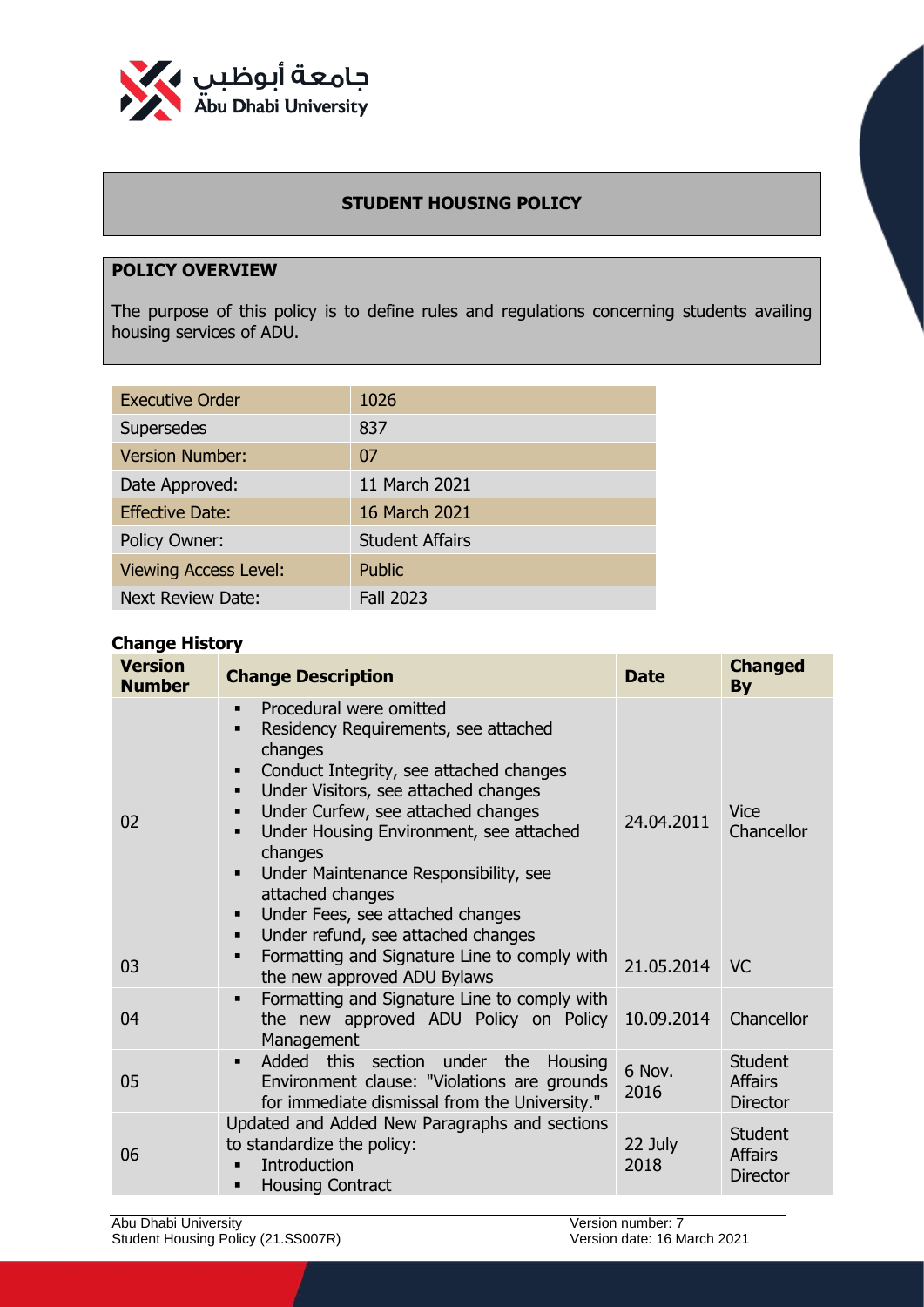

|    | Conduct Integrity (Changed to Conduct<br>$\blacksquare$<br><b>Integrity and Disciplinary Process)</b><br><b>Visitors</b><br>$\blacksquare$<br>Curfew and Leave of Absence<br>$\blacksquare$<br><b>Student Housing Community Spirit</b><br>$\blacksquare$<br>Housing Environment (Changed to Housing<br>$\blacksquare$<br><b>Environment and Residents Responsibilities</b><br>Maintenance Responsibility<br>٠<br>Fees<br>٠<br>Room Transfer<br>$\blacksquare$<br>Room Inspection<br>٠<br>Refund<br>$\blacksquare$<br>ADU Dormitory Limits of Liability<br>٠<br><b>Exceptions</b><br>٠ |                  |                                                     |
|----|---------------------------------------------------------------------------------------------------------------------------------------------------------------------------------------------------------------------------------------------------------------------------------------------------------------------------------------------------------------------------------------------------------------------------------------------------------------------------------------------------------------------------------------------------------------------------------------|------------------|-----------------------------------------------------|
| 07 | Updated a few section to align with current<br>$\blacksquare$<br>operation and added sections to standardize<br>the policy<br>Adjusted a rule, 16.4; under 'Refund' section.<br>٠<br>Added Benefit, Roles and REsponsiblities, and<br>$\blacksquare$<br>Implementaton sections to standardize the<br>policy<br>Updated some wordings for clarity<br>of<br>٠<br>statements                                                                                                                                                                                                             | 11 March<br>2021 | <b>Student</b><br><b>Affairs</b><br><b>Director</b> |

#### 1. **Introduction**

To be considered and eligible for ADU housing, applicants must be registered at Abu Dhabi University, ADU alumni, ELI students, other potential students, Non-ADU students who are registered in other universities, employees of ADU, sister companies, or any other applicants as approved by the concerned parties and have arranged for the payment of their housing fees in full. No applicant is allowed to check into the Student Housing without completing the housing application and providing a payment receipt.

Non-ADU candidates may, on occasion, be authorized to apply for ADU Dormitories depending on room availability. Allocation of rooms is prioritized for registered ADU students. A one-semester notice to evacuate the building will be provided to others if the need arises. Applicants who are not registered in courses during a semester/term must secure approval from the Student Affairs in order to reside in the Student Housing.

An applicant should not apply for or obtain accommodation in ADU dormitories by fraudulent means; all provided information should be accurate. Room assignment and placement priority is Student Support Office's responsibility, and there is no guarantee that a resident will retain the same room from term to term. Residents are required to sign a declaration to abide by ADU Housing-related policies and regulations.

#### 2. **Housing Contract**

A Housing contract is the Housing application that the Student Support Office has accepted, and a room is confirmed accordingly. The Student Support Office has the right to cancel or reject the housing contract/application of an applicant or may subject a resident to immediate suspension of the privilege to utilize the Student Housing: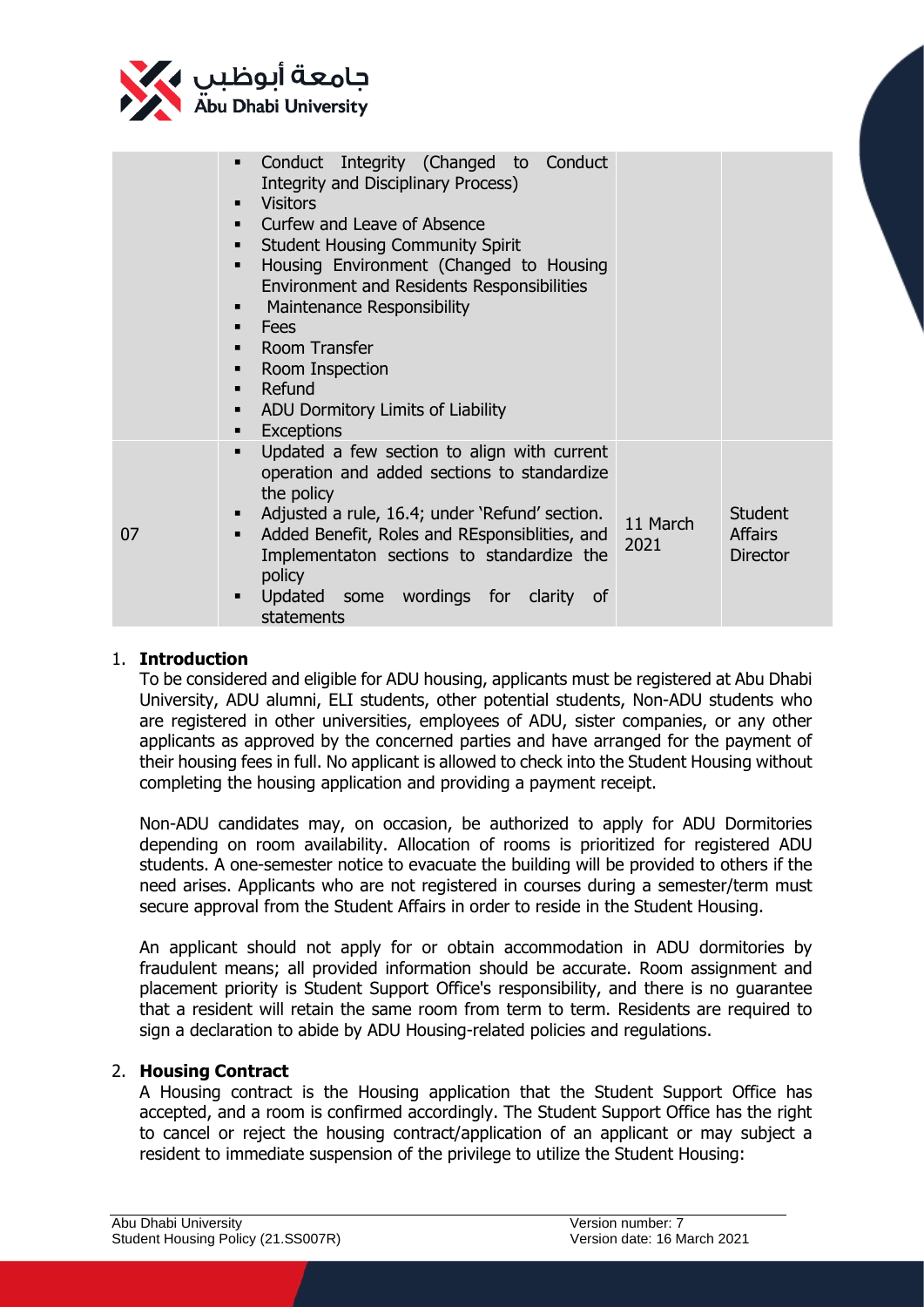

- 2.1 If the required fees are not paid in full.
- 2.2 If a student is not registered in courses and no exemption was secured.
- 2.3 If an applicant's health, mental or physical condition is not considered appropriate to be accepted in ADU Dormitories.
- 2.4 If an applicant is not respecting UAE culture and religion regarding the relationship between individuals. A student should refrain from all harassments and indecent exposures.
- 2.5 If an applicant is not complying with the Student Housing related rules.
- 2.6 If an applicant does not show respect for other residents or/and housing officials.
- 2.7 If any false information is provided by an applicant in the student housing contract/application or to an ADU official.

To maintain accurate records, it is the resident's responsibility to update the person in charge of any changes in the provided information/contacts.

Students residing in the dorm must provide the Housing Reservation Form/s to the Student Support Office and the payment receipt/s every term/semester.

If a resident will cancel an application, the Housing Refund Policy will apply in accordance with our regulations.

#### 3. **Conduct Integrity and Disciplinary Process**

- 3.1 All ADU student housing residents are expected to abide by ADU's policies and regulations, including Code of Conduct, Student Housing Policy and regulations, Alcohol & Drugs Policy, Parking Policy, Smoking Policy, Safety and Security Policy, and any other policies and regulations related to students. The Student Housing regulations will be communicated to and shared with all residents. The residents' responsibility is to review and comply with all provided and posted rules in the Student Housing. Residents who fail to comply with ADU and the Student Housing rules and policies will be subjected to the disciplinary process, including issuing a notice confirmation, verbal warning, suspension, and/or more severe disciplinary action, including dismissal. A student's parent/guardian has the right to request any information regarding the student's dorm records as approved by the concerned party.
- 3.2 Residents should not apply for exemptions in ADU dormitories by fraudulent means, official documents must support all exemptions related to a violation. The Housing Unit may contact a resident's parents/guardian as required regarding any issue related to the dorm.
- 3.3 It is not possible to list all situations that might constitute indecent conduct. However, all behaviors that are unacceptable according to UAE culture, religion, law, and society are not permitted on campus or at any ADU function whether on-or off-campus. Moreover, if a resident causes any harm to ADU or its reputation, the university has the right to terminate access to student housing. Serious offences, which violate UAE law or the Student Code of Conduct may result in expulsion from ADU.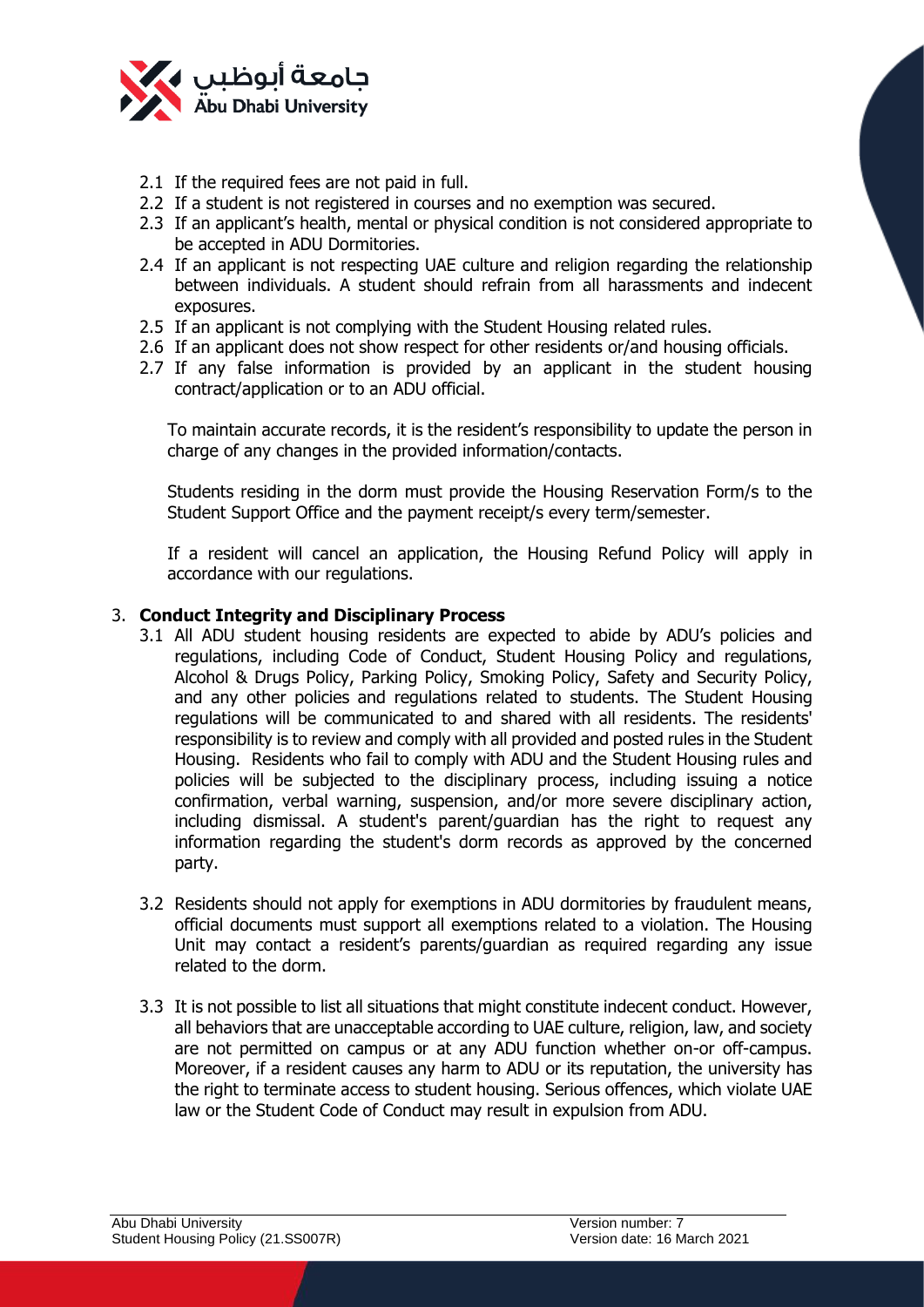

3.4 If a resident is either arrested for alleged criminal acts or against whom criminal charges are pending, he/she may be suspended under this policy. ADU officials have the right to contact the authority of concern if a resident is posing a risk to himself/herself or to others.

#### 4. **Visitors**

All visitors must adhere to ADU rules. Residents are responsible and liable for the conduct of their guests. It is the host's responsibility to inform the guest/s about ADU and the Student Housing rules. A guest who is in violation of any of the housing rules and regulations impacts the resident's standing. The following shall apply:

- 4.1 Visiting hours must be strictly obeyed and are daily from 8:00 am until 9:00 pm exclusively for residents' visitors.
- 4.2 The only visitors allowed in the dormitory premises are those of the same gender as the resident.
- 4.3 Visitors are not allowed to enter a resident's room or to use any of the housing facilities such as the GYM, Laundry Room, Recreation Room, or others as instructed by the person in charge.
- 4.4 Visitors are restricted to the visitors' designated area/s on the ground floor only depending on space availability which will be prioritized for ADU students.
- 4.5 A resident may receive a maximum of two visitors per visit or as approved by the person in charge.
- 4.6 Overnight guests are not allowed. This includes visitors from outside the ADU dorms such as family members and friends as well as other dorm residents.
- 4.7 Visitors must be met, escorted, and signed-in to the building by a resident of that building, who should meet the visitor in the reception area and guide him/her to the visitors' room. The resident assumes full responsibility for the actions of his/her guest.
- 4.8 Any resident who has been dismissed from ADU or the Student Housing for conduct reasons is not permitted to visit the dorms at any time, under any circumstances.
- 4.9 Visitors must provide an ID to the Security Guard in order to be allowed to visit a resident in ADU dormitories.
- 4.10 Visitors must comply with the housing rules and respect the housing residents and staff members.
- 4.11 Residents and their visitors who fail to comply with the housing rules will be subjected to the disciplinary process.
- 4.12 If a visitor does not comply with the housing regulations, the person in charge of the Student Housing reserves the right to reject the visiting request or ask a visitor to leave the premises.

#### 5. **Curfew and Leave of Absence**

5.1 Female students who are residing in the Student Housing must be in their accommodation by 11:00 pm. Late arrivals between 11:00 pm to 6:00 am are considered as curfew violations while recorded as Leave of Absence violations after 6:00 am if no up to date approval was secured by the person in charge of the dorm. If a female student will be absent from the student housing for a period of time (overnight or longer than one day), a Leave of Absence form (LOA) must be filled out 24 hours before the intended leave and must be approved by a Housing Unit staff as per the parent/guardian permission.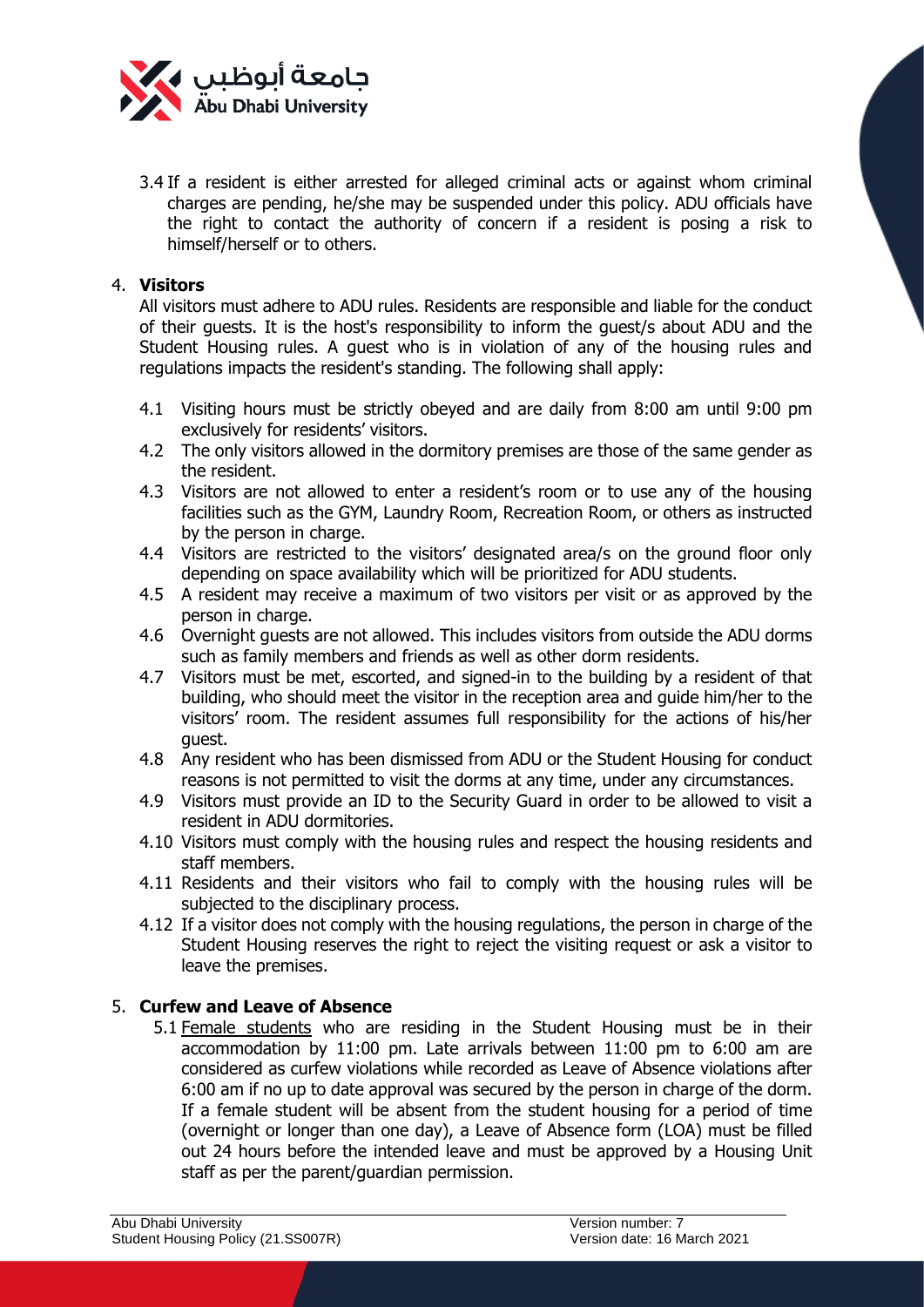

- 5.2 To prevent LOA violations, female students must return on the approved date on their LOA form by 11:00 pm. Students may not leave the dormitory after the curfew except if approved by the person in charge or the Student Support Office. Noncompliance with this policy will be treated as a violation.
- 5.3 It is the student's responsibility to provide a contact number and address in the LOA form if planning to spend the night outside the Student Housing.
- 5.4 All students, parents, and guardians must comply with the curfew and leave of absence rules. Guardians are responsible for the student's safety outside the campus, as such, ADU will not be held liable for any untoward incident while a student is out of ADU Student Housing after curfew.

### 6. **Student Housing Community Spirit**

All residents share a role in the daily operation and collaborative environment of ADU Student Housing. By contributing to a set of community behavioral manners, each resident takes responsibility for his/her own actions in order to reduce conflict. These community behavioral manners are essential for successful community living situations.

- 6.1 Housing residents should make an effort to be friendly and helpful to each other. This involves taking the time to learn about one another.
- 6.2 Residents should show acceptance for different cultural and religious practices, living styles, and food preferences.
- 6.3 Flexibility and adaptability should be part of every resident's vocabulary and actions.
- 6.4 Residents need to accept responsibility for their own actions.
- 6.5 Residents should inform other community members of behaviors that are improper and/ or interfering with their rights.
- 6.6 Noise should be kept to a minimally acceptable level of tolerance. Excessive noise should be avoided throughout the day. Residents must comply with the rule of quiet hours.
- 6.7 The needs and rights of all residents have priority over the rights of one member.

## 7. **Housing Environment and Residents Responsibilities**

In order to build and maintain a safe, healthy & learning-conducive environment, every member of the Student Housing should accept and contribute to his/her responsibilities. All complaints must be communicated to the person in charge of the dormitory to take the necessary action. The Residence Life Coordinator/Supervisor has the right to take any action he/she deem necessary after consulting the Student Support Office.

7.1 **Respect for others:** Residents shall be respectful of their roommates, neighbors, and dormitory staff members. Loud noise is not permitted at any time in ADU dormitory premises. At all times residents must respect the right of others to study or rest. Any behaviors deemed as disturbing to sleeping, resting, or studying are prohibited. Corridors should not be used for gathering, eating, or conducting any action that might interrupt others' rights.

Quiet hours are designated daily between midnight and 7:00 a.m. to provide a quiet time for residents to study or rest. Repeated violations of the Housing regulations will lead to immediate suspension or more severe disciplinary action.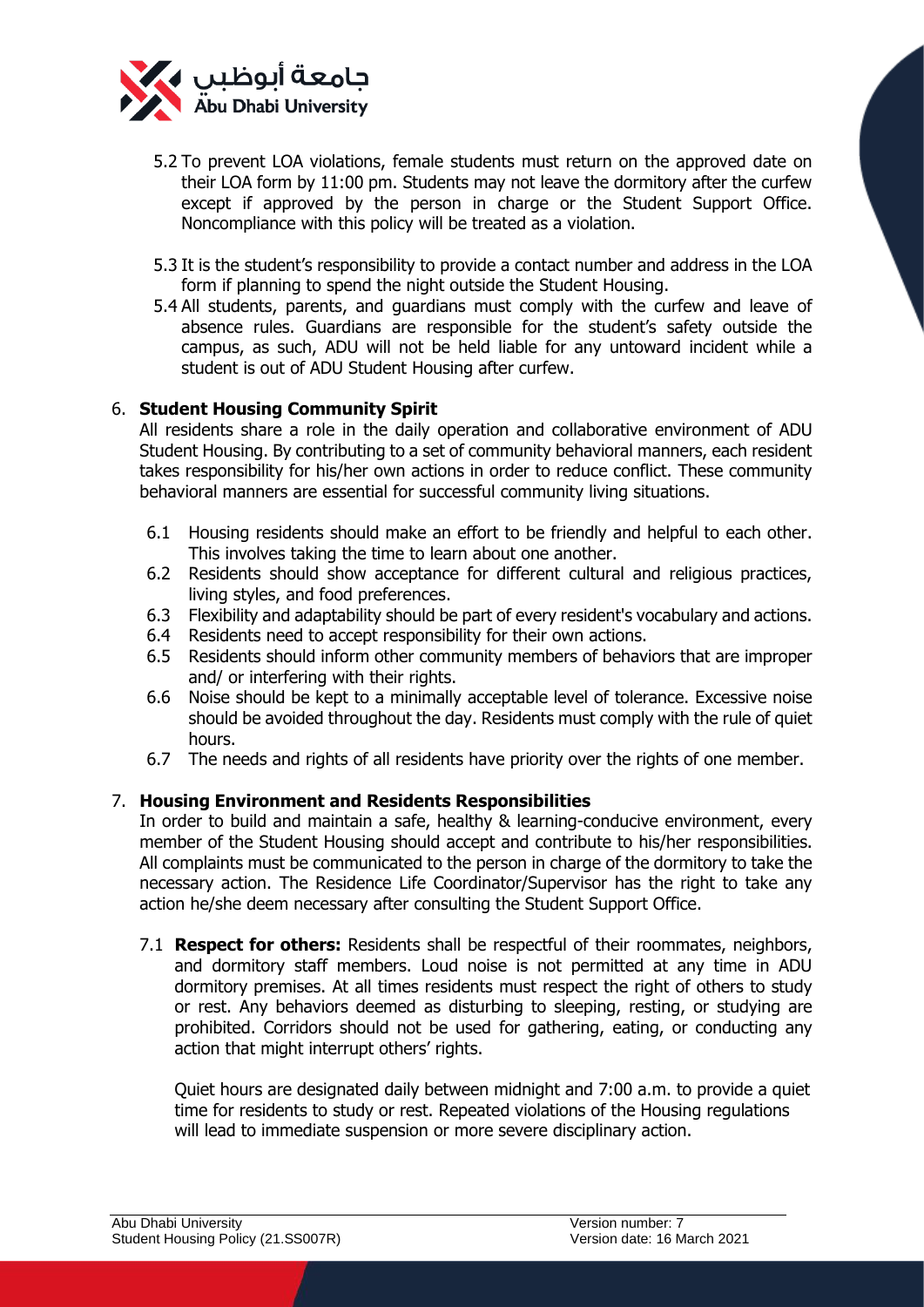

7.2 Student Housing Dress Code: Residents must adhere to the dress code rules within ADU student housing and the university premises.

To be respectful of the UAE culture, residents must wear courteous outfits that cover shoulder to knees. Revealing, transparent clothes, and those with offensive slogans or pictures, signs, or obscene language that might cause religious or cultural offence are strictly prohibited. Face covers that obstruct identity are not allowed inside the dorm.

Residents are not allowed to walk in corridors or use the common areas while wearing revealing and exposing clothes.

- 7.3 Room Assignment: Residence must live and sleep in the designated rooms as assigned by the person in charge of the dormitory. It is not allowed to switch rooms or sleep in another room without raising a request to the person in charge of the dorm and get it approved
- 7.4 Substance Abuse: Alcohol, Drugs, and narcotics are illegal and are not permitted anywhere in ADU dormitory premises. Employees, residents, and dormitory visitors may not consume, possess, or be under the influence of alcohol, illegal drugs, or controlled substances on the dormitory premises. Violations are grounds for immediate dismissal from the university and the Student Housing.
- 7.5 Criminal Activities: Any criminal activity or attempt such as theft, drugs, threats, or if a resident exhibits behavior that is determined unethical, or illegal by the Office of Student Support, the resident may be referred to Abu Dhabi police. Such cases will result in immediate termination of Student Housing and possible expulsion from ADU.
- 7.6 Safety: Residents and visitors must not interfere with or abuse any equipment provided for fire safety and to report and remove all unpermitted equipment/items including any safety hazard from their rooms. All safety hazards and unsafe actions are prohibited in the ADU dormitory premises. For more details on the prohibited items and the violations' procedures, please check The Student Housing Regulations document.

All safety hazards and illegal items that may be considered dangerous and may impact the safety of the dorm residents must be removed and will be confiscated if found. Residents who violate the housing safety regulations will be subjected to the disciplinary process. Confiscated items that could be returned to the resident will be stored and must be collected within one week.

As part of our commitment to the safety and wellbeing of the Student Housing residents, ADU officials will be conducting a precautionary search and inspection procedures to make sure that the dorm is clear from any illegal and/or prohibited items/acts. It is essential for all residents to sign a Search Procedure Acknowledgment and to receive a copy of the prohibited safety hazards list.

7.7 Smoking is strictly prohibited in the residents' rooms and within any part of the dormitory buildings.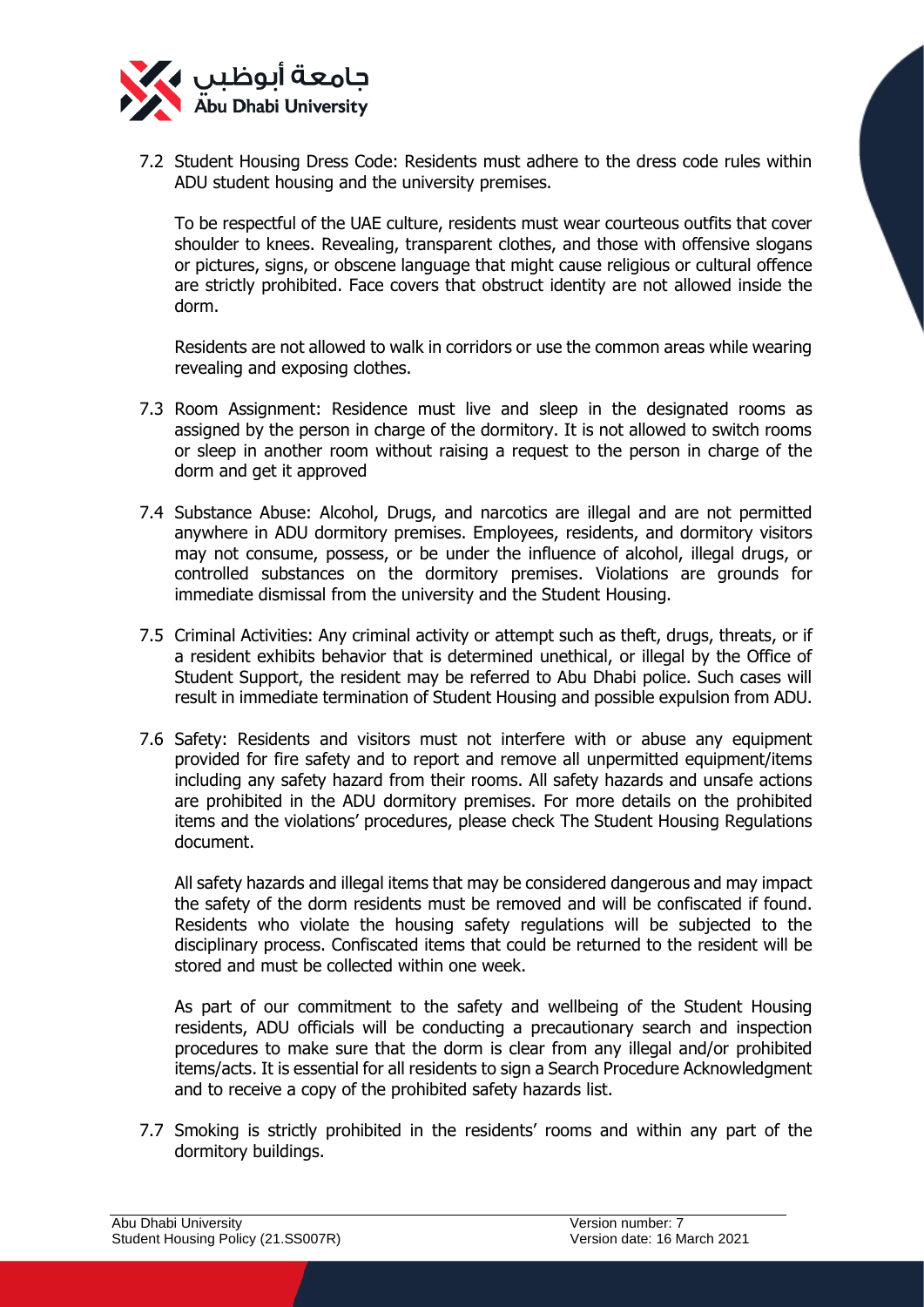

Hookahs, shisha pipes, or any object filled with water through which tobacco smoke is drawn are prohibited in the Students Housing and ADU premises. For safety, the mentioned smoking equipment will be confiscated if found and may only be stored as advised by the person in charge.

For health and safety purposes:

- 7.7.1 Smoking is permitted outdoors on the dormitory designated areas and should be not less than 10 meters from doorways and open windows.
- 7.7.2 During outdoor events, smoking is not allowed in the event venue where students and staff are gathered.
- 8. Possession of Animals: Due to health and hygiene, pets of all kinds including fish are not allowed in the Student Housing premises.

The Residence Life Coordinator, Student Support Office, and Security Guards reserve the right to confiscate or require the removal of any pet or item deemed dangerous and not permitted in the Student Housing.

- 9. Living Environment: All residents should strive to practice good hygiene this includes, but not limited to:
	- 9.1 Keeping the living environment clean and tidy.
	- 9.2 No decoration may be placed on walls, doors, furniture, or windows except if no damage may be caused to its location and as directed by the person in charge. Residents are permitted to use the removable and tack-it adhesives for the allowed decorations without causing any damage. Decorations may be used if approved by the Supervisor only.
	- 9.3 Disposing of all uneaten food and trash in waste dumpsters/bins.
	- 9.4 Washing dishes, pots, glassware, and kitchen utensils.
	- 9.5 Wiping off and sanitizing cooking, eating, and food preparation surfaces.
	- 9.6 Labeling all food items placed in the dormitory refrigerators and disposing of items past expiration date.
	- 9.7 No food is allowed to be stored after checking-out. Residents' belongings must be packed, labeled, and kept as advised for no more than one semester or else it will be dispensed if a resident is not returning the next term.
	- 9.8 ADU and the Housing Team will not be held liable for losses or damages of articles left by a resident after checking out of the dorm.
	- 9.9 Residents must keep the corridors and stairs clear and use the facilities and equipment reasonably, carefully, and economically.
- 10. Furniture and Appliances: Residents are not allowed to install or add a TV, desktop, fridge, or any furniture or appliance without approval from the person in charge of the dorm, Housing Unit, or Student Support Office.

Furniture is not allowed to be removed or moved from one room to another without approval. The Housing Management Team has the right to replace the old furniture as required without prior notification. Please check the Maintenance Responsibility section (point d).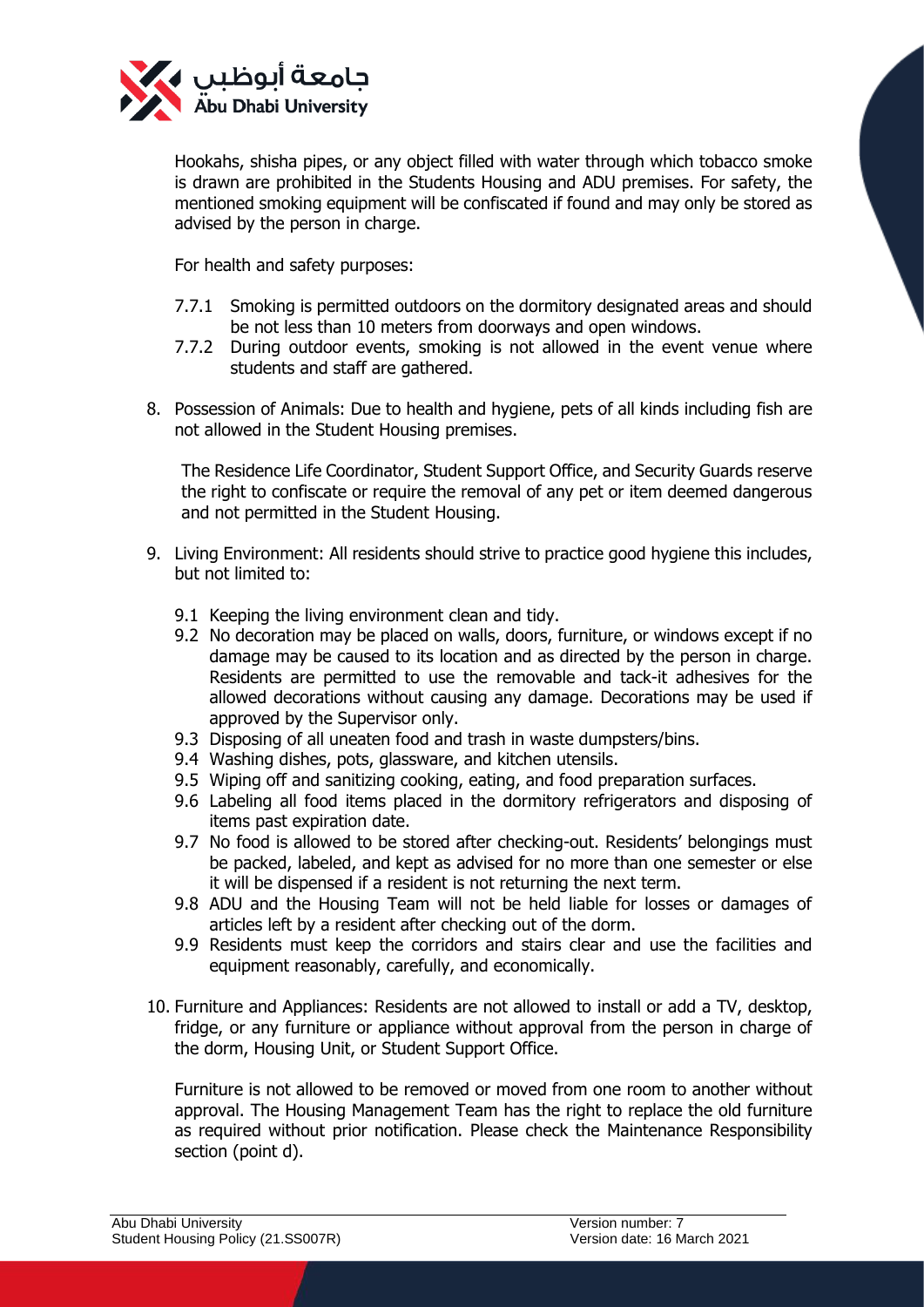

11. Internet Usage: The internet will be provided by ADU for academic and appropriate personal use. Internet usage is prohibited against accessing illegal and inappropriate websites. Misuse of the internet will result in the loss of internet privileges and possible termination of the housing contract.

ADU has the right to track and monitor illegal and inappropriate sites used by all users. In case of any violation, the university has the right to inspect, limit, shutdown or restrict any Internet access point without prior notice until a full investigation is conducted.

### 12. **Maintenance Responsibility**

The person in charge of the Student Housing must be notified of any damage and of all items in need of repair.

- 12.1 Dorm residents are not allowed to change or add a lock. Keys should not be lent to anyone and must be returned to the person in charge by the resident's check-out day.
- 12.2 Entrances, lobbies, corridors, walkways, outdoor areas, and lawns may not be obstructed or used for purposes other than those for which they are intended.
- 12.3 For safety measures and to prevent any damage, residents are not allowed to move the dorm furniture without informing the person in charge.
- 12.4 Residents are responsible for the care of ADU-owned furniture, properties, and facilities. Room furniture should never be taken outside. Residents will be held responsible for the cost of missing, damaged furniture, or any other damage caused in a room or the dormitory premises. Damage charges to be evaluated by the concerned party through the Student Support Office as per the cost of replacing damaged furniture/items or fixing any other damage caused by a resident.

Should damage occur to furniture in a room or to the room itself and no one claims responsibility, the residents occupying the room will equally share the cost of repair or replacement. In common areas where it could be impossible to determine the responsible party, Student Support Office will assess the damage as a group liability and will proceed with group billing depending on the group inhabiting the area during the damage incident or will equally charge all dorm residents if no resident or a group was declared to be responsible.

12.5 Residents must fill an Item Installation form and have it approved by the person in charge of the Student Housing or Student Support Office in order to add or install an appliance/furniture. Only allowed items will be installed.

#### 13. **Fees**

- 13.1 Students who live in ADU dormitories must pay the housing room reservation fee in full every semester/term before their check-in day.
- 13.2 Students must pay a refundable furniture deposit that will be kept in their account until their final clearance.
- 13.3 Payment of student housing fees will be in accordance with ADU Fee Policy. Installments are not allowed.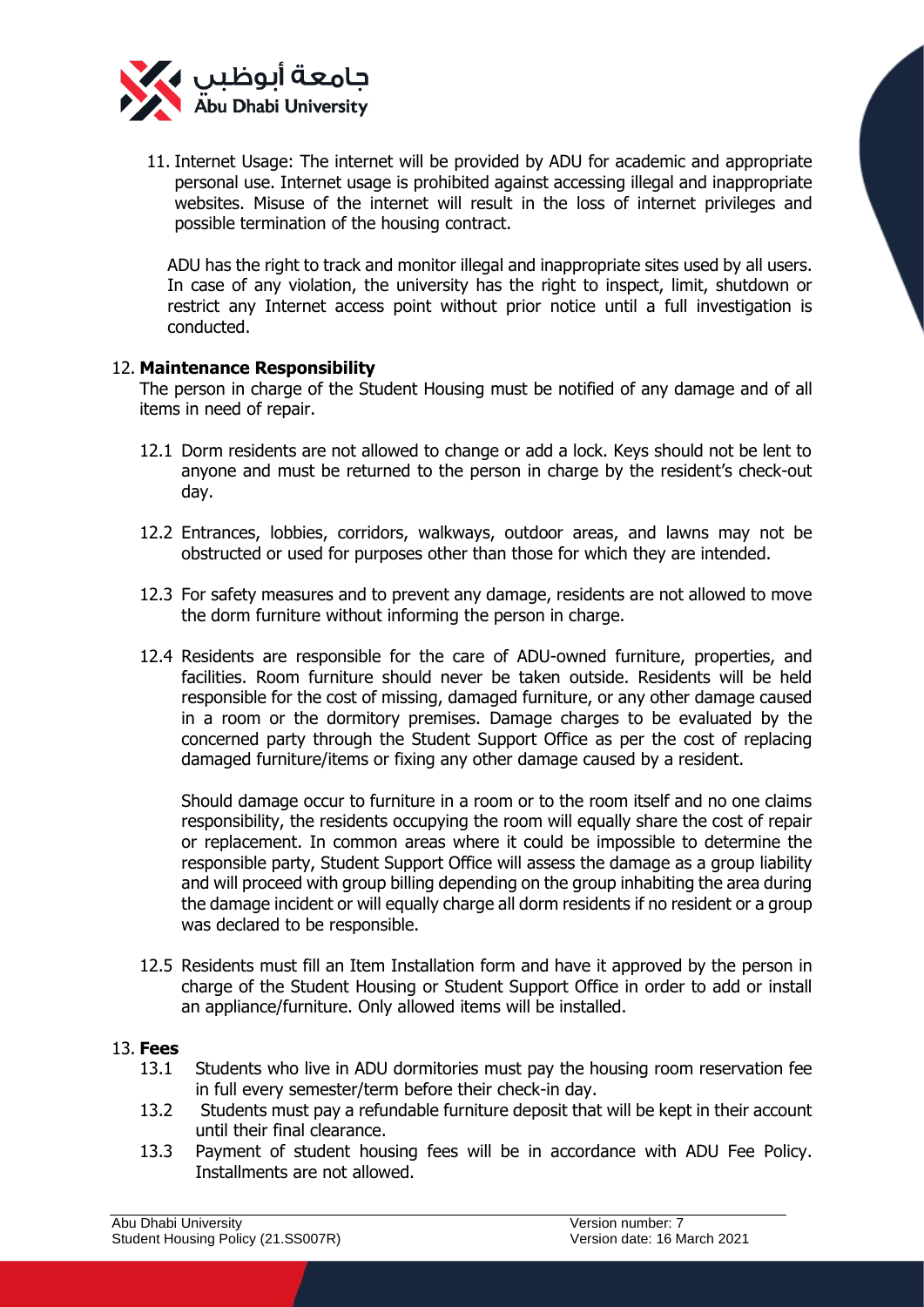

- 13.4 Residents may apply for part of a term residency after obtaining approval from the Student Support Office.
- 13.5 Daily charges will apply for part of a term residency if the total is less than the reservation cost during the specified term.
- 13.6 A late clearance penalty will be imposed on the students' account of those who are not eligible to reside in the Student Housing during the breaks between terms and are cleared after the clearance/check-out deadline.
- 13.7 A housing late registration penalty will be charged to those who will provide the housing renewal application and receipt of payment after the housing registration deadline.
- 13.8 The housing clearance penalty is not applicable for NON-ADU students and all additional days will be charged on a daily basis or as per the Student Housing approved fees.
- 13.9 The housing registration penalty is applicable for continuous NON-ADU students and part of the semester students who register after the deadline and are residing at the Dorm for two consecutive terms without checking-out.
- 13.10 The housing late registration penalty does not apply for new students and part of semester/term applicants who will be checking into the Student Housing during the specified semester/term.
- 13.11 No housing penalty will be imposed on the accounts of those who requested a payment delay exemption from the concerned party before or on the due date and secured an approval afterward. The housing registration and clearance deadlines will be sent to all residents before the beginning of each semester/term.
- 13.12 Alumni and staff members may pay for their room reservations on a monthly basis or as instructed by the concerned parties.
- 13.13 Room key/s will be provided on the check-in day. Keys are the private property of ADU and may not be duplicated, unreturned, or lost. In case of duplicating, losing, or not returning a key, a key cylinder replacement charge per key will be imposed to the resident's account as per the Fee Policy and must be paid before or by the next rental payment due date.
- 13.14 Any other fees/charges will be applied as per ADU Fee Policy.

For more details, kindly refer to the Housing Additional Charges Conditions listed on the Student Housing Information Guide.

## 14. **Room transfer**

Room transfer requests are accepted based on the room availability and the assessment of the Housing and Residence Life Unit. Residents who wish to move to another room must follow the below guidelines:

- 14.1 A room transfer form must be filled and provided to the person in charge of the Student Housing to secure approval from the concerned party.
- 14.2 If the room is of the same kind, no extra charges will be imposed.
- 14.3 If the room is of a higher price, the applicant must pay the extra amount before proceeding with the transfer.
- 14.4 If the room is of a lower price:
	- 14.4.1 A refund of the extra payment will be provided if a request has been raised before the check-in date or during the 100% refund period (please check the refund section).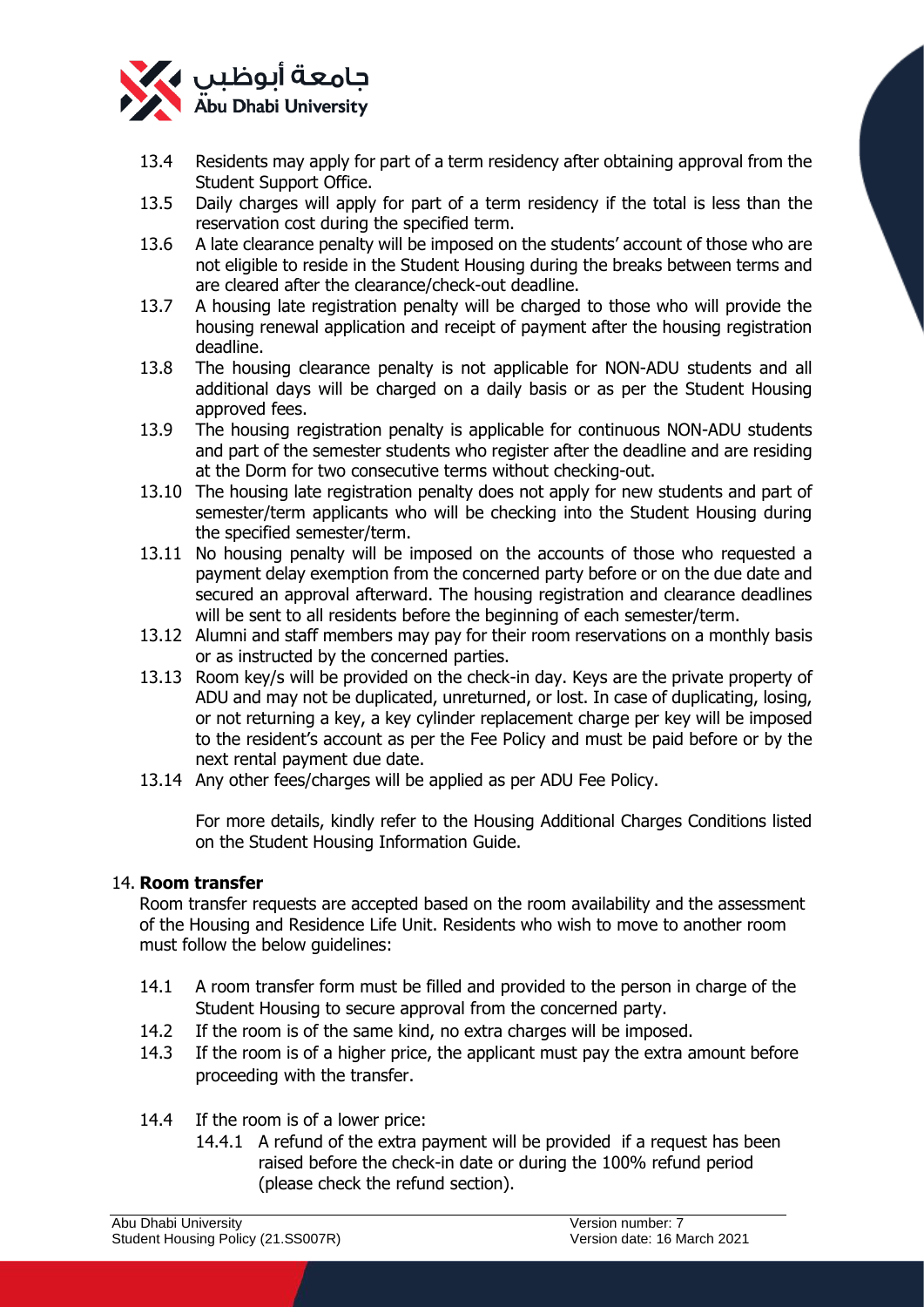

14.4.2 No refund will be provided if the request was raised after the 100% refund period.

### 15. **Room Inspection**

- 15.1 In the presence of the resident, ADU authorized employees have the right to enter and inspect any room at any time on a regular basis as a precautionary procedure to ensure health, safety, and maintenance measures are being met as well as the proper conduct of the resident.
- 15.2 The team in charge is entitled to access any room in the absence of the resident as required to resolve student housing policy violations and emergency situations immediately.

#### 16. **Refund**

- 16.1 The refund periods for students in the Fall and Spring semesters are as follows:
	- a. 100% refund during the first academic calendar week
		- b. 50 % refund during the second academic calendar week
	- c. 0% refund as of the third academic calendar week
- 16.2 The refund periods for students in the Winter and Summer terms are as follows: 16.2.1 100% refund during the first and second days of classes
	- 16.2.2 75% refund during the third and fourth days of classes
	- 16.2.3 50% refund during the fifth and sixth days of classes

16.2.4 0% refund as of the seventh day of classes

- 16.3 If no expression has been made to reside in ADU dorms after reserving a room and paying the full amount of its fee, the refund policy regulations will be implemented.
- 16.4 The housing semesters/terms refund policy is not applicable for part of the term residency. Students must pay for their residency period only as per the Student Housing approved fees.
- 16.5 The refund for the furniture deposit will only be processed once the student has been cleared and the room which was occupied has been checked by the person in charge of the Student Housing.
- 16.6 Residents who have been dismissed from Student Housing due to a violation of the ADU Code of Conduct or Housing Policy/Regulations are not eligible for a refund of the room reservation cost.
- 16.7 Alumni and staff members who reside in the Student Housing are not entitled to a refund of the housing fees.
- 16.8 Any ADU student who receives a visa rejection or went through a delay to attend a term because of the visa process has the right to claim the full refund of their housing fee/s.

## 17. **ADU Dormitory Limits of Liability**

Residents and their guardians shall not hold the Student Housing and Residence Life Unit, Student Support Office, Student Affairs Department, or ADU liable, financially or otherwise, for any expense, loss, or damage resulting from a violation of the Student Housing Policy and regulations or because of the negligence of any resident.